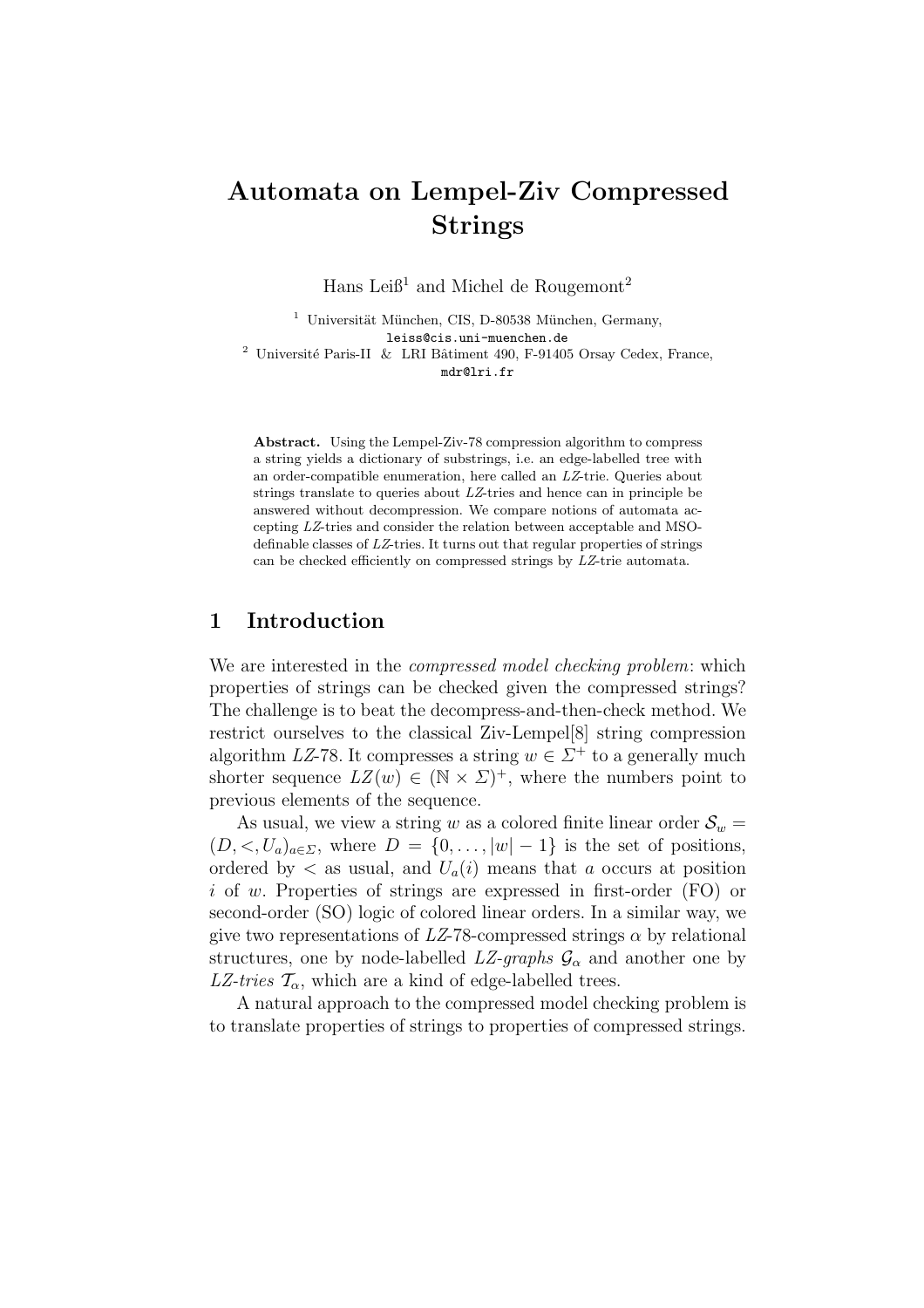In fact, monadic second-order (MSO) formulas  $\varphi$  in the language of strings can be translated to dyadic second-order (DSO) formulas  $\varphi^{LZ}$ in the language of  $LZ$ -graphs  $\mathcal{G}_{\alpha}$ . One can therefore answer queries  $\varphi$  about  $\mathcal{S}_w$  by evaluating  $\varphi^{LZ}$  on the smaller structure  $\mathcal{G}_{LZ(w)}$ . However, since the translation doubles the arity of relation variables, this is not guaranteed to provide an efficient solution.

By Büchi's well-known theorem (cf.  $[4]$ , Theorem 5.2.3), MSO for strings is equally expressive as regular expressions, or finite automata, are. This raises the question whether MSO for LZ-graphs leads to a notion of LZ-automaton that provides an efficient method for checking a reasonably rich class of properties of compressed strings.

We study this question in the slightly more suitable format of LZ-tries. These come with an enumeration of their nodes and can be viewed as simple acyclic directed graphs. We introduce notions of LZtrie automata by modifying corresponding notions of tree-automata. We show that deterministic LZ-trie-automata are less powerful than non-deterministic ones, and that the latter capture ∃-MSO for LZtries, where ∃-MSO is the set of MSO-formulas of the form  $\exists \mathbf{X} \psi$ where **X** are set variables and  $\psi$  is an FO-formula. We show that some problems that are difficult for arbitrary graphs or dags become easy for LZ-tries. Finally, we show that MSO-properties of strings can be checked efficiently on LZ-compressed strings by deterministic top-down LZ-automata. Thus, regular expression search in strings can be done on the LZ-compressed strings, without decompression.

## 2 Lempel-Ziv-78 compression

We fix a finite alphabet  $\Sigma$  and, to avoid structures with empty universe, only consider non-empty strings  $w \in \Sigma^+$ . The classical Lempel-Ziv-78 compression algorithm has many variations (cf. [2], [3]). It decomposes a string  $w \in \Sigma^+$  into a sequence of substrings or blocks  $B_i \in \Sigma^+$ , so that  $w = B_0 \cdots B_{m-1}$ . The first block  $B_0$  consists of the first letter of w. Suppose for some  $n > 0$ , we have constructed blocks  $B_0, \ldots, B_{n-1}$  such that  $w = B_0 \cdots B_{n-1} v$  for some  $v \in \Sigma^+$ . Then  $B_n$  is the shortest non-empty prefix of v that is not among  $\{B_0, \ldots, B_{n-1}\}\$ , if this exists, otherwise  $B_n$  is  $v^1$ . The

<sup>&</sup>lt;sup>1</sup> Note that if  $B_n$  extends one of  $B_0, \ldots, B_{n-1}$  by exactly one letter.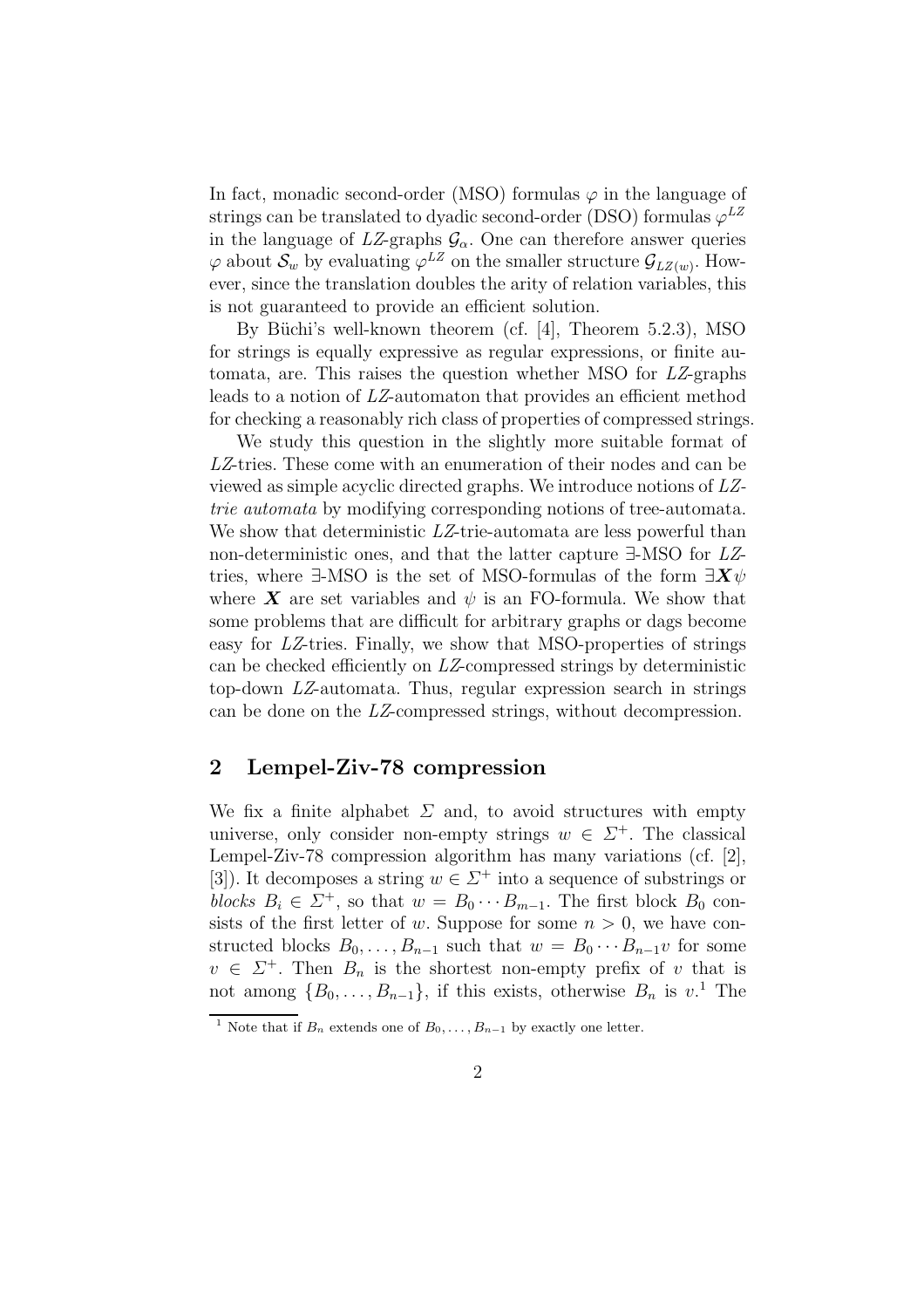LZ-compression LZ(w) of w is the sequence  $p_0 \cdots p_{m-1}$  of pairs  $p_n = (k, a)$  such that  $B_n = B_{k-1}a$  (where  $B_{-1} := \epsilon$ ) and  $w =$  $B_0 \cdots B_{m-1}$ . The decompression is given by  $B_k = decode(p_k)$  where  $decode((0, a)) = a$  and  $decode((n + 1, a)) = decode(p_n)a$ .

Example 1. The blocks of  $w = abbbaabbababb$  are a.b.bb.aa.bba.bbb, and its compression is  $LZ(w) = (0, a)(0, b)(2, b)(1, a)(3, a)(3, b)$ .

#### 2.1  $LZ$ -graphs

**Definition 1.** A compressed string  $\alpha = p_0 \cdots p_{m-1}$  is represented as a finite labelled ordered graph

$$
\mathcal{G}_{\alpha} := (D_m, \langle, U_a, E \rangle_{a \in \Sigma},
$$

where  $m = |\alpha|$  is the number of blocks,  $D_m = \{0, \ldots, m-1\}$ ,  $\lt$  the natural order on  $D_m$ ,  $U_a(i)$  is true iff the last letter of block  $B_i$  is a. The binary relation E describes the reference to previous pairs: if  $p_i = (k, a)$  for some  $a \in \Sigma$  and  $k > 0$ , (i.e. the k-th block  $B_{k-1}$  is the longest strict prefix of  $B_i$ ), then there is an edge  $E(i, k-1)$  from node i to  $k-1$ .

Example 1 (Cont.). For  $w = a.b.bb.aa.bba.bbb. = B_0B_1B_2B_3B_4B_5$ , the graph  $\mathcal{G}_{LZ(w)}$  is



Observe that  $\mathcal{S}_w$  can be interpreted in  $\mathcal{G}_{LZ(w)}$  as a binary relation: a position i in w is mapped to the pair  $h(i) = (k, j)$  in  $LZ(w)$  iff i lies in block  $B_k$  and  $B_j$  is the nonempty prefix of  $B_k$  ending in i. Note that in  $\mathcal{G}_{LZ(w)}$ , node j can be reached from k by a path of E-edges.

*Example 2.* If  $w = a.aa$ .ab.aba.aa, the positions 5,6,7 occurring in block  $B_3 = aba$  are represented by  $(3,0), (3,2), (3,3)$ , because the nonempty prefixes of  $B_3$  are  $a = B_0$ ,  $ab = B_2$ , and  $aba = B_3$ .

**Theorem 1** ([1]). For every MSO-formula  $\varphi(x_1, \ldots, x_n, \mathbf{X}^{(1)})$  about strings there is a DSO formula  $\varphi^{LZ}(x_1, y_1, \ldots, x_n, y_n, \mathbf{X}^{(2)})$  about LZ-graphs, such that for each  $\mathcal{S}_w$  and all  $i_1, \ldots, i_n \in \mathcal{S}_w$  and  $\mathbf{S} \subseteq \mathcal{S}_w$ ,

$$
\mathcal{S}_w \models \varphi[\boldsymbol{i}, \boldsymbol{S}] \iff \mathcal{G}_{LZ(w)} \models \varphi^{LZ}[h(\boldsymbol{i}), h(\boldsymbol{S})].
$$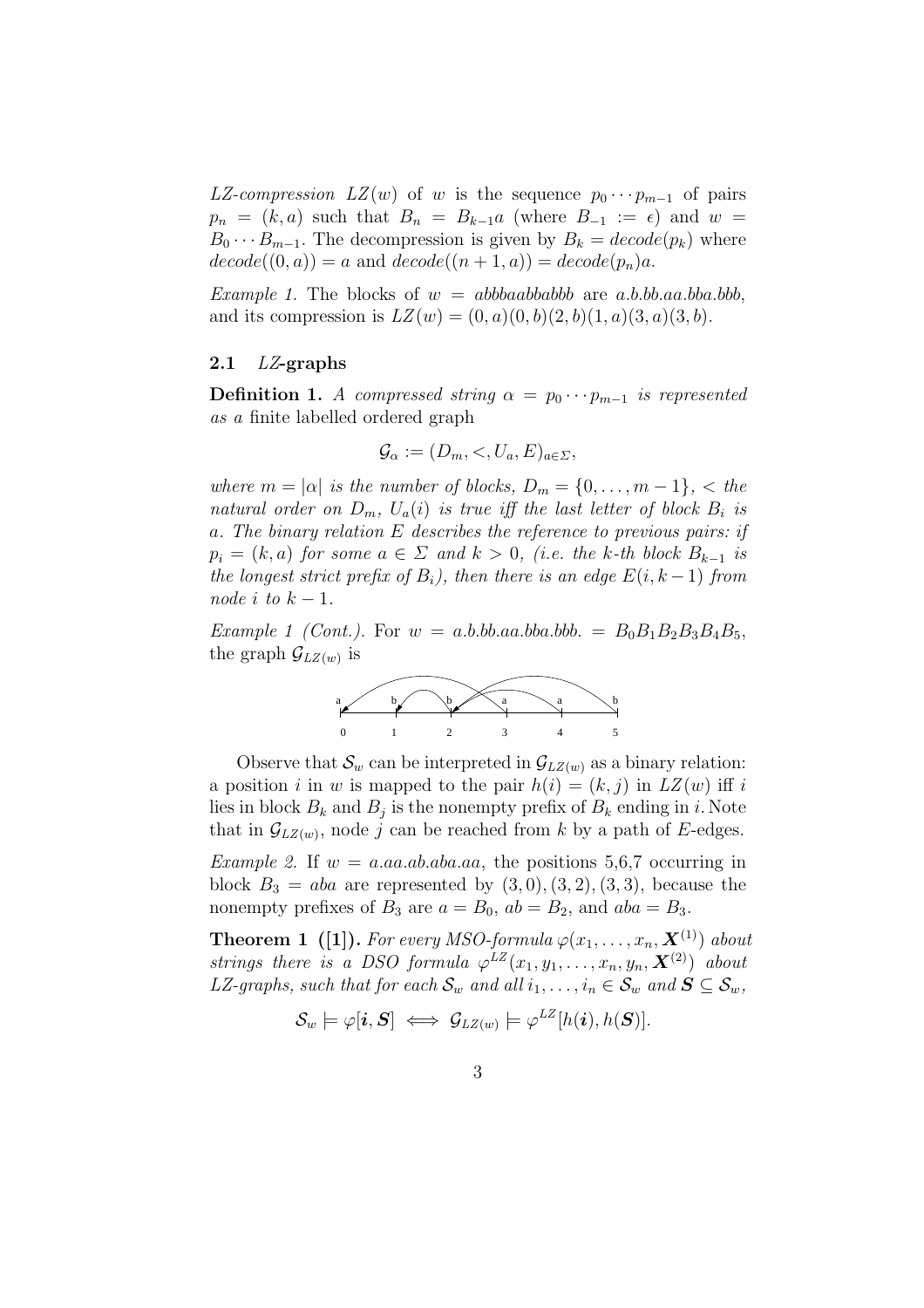*Proof.* (Sketch) In DSO, we can define  $E^*$ , the reflexive transitive closure of E, and then define  $\varphi^{LZ}$  inductively using

$$
(U_a(x_i))^{LZ} := U_a(y_i),
$$
  
\n
$$
(x_i \le x_j)^{LZ} := x_i < x_j \vee (x_i = x_j \wedge y_i \le y_j),
$$
  
\n
$$
(\exists x_{n+1} \varphi)^{LZ} := \exists x_{n+1} \exists y_{n+1} \left( E^*(x_{n+1}, y_{n+1}) \wedge \varphi^{LZ} \right),
$$
  
\n
$$
(\exists X^1 \varphi)^{LZ} := \exists X^2 (\forall x \forall y (X^2(x, y) \rightarrow E^*(x, y)) \wedge \varphi^{LZ}).
$$
\n
$$
(1)
$$

For the atomic cases, note that in  $\varphi^{LZ}$  a variable  $x_i$  stands for a block of  $w$  and  $y_i$  for a relative position in this block.

A property L of non-empty strings is definable on strings (resp. on compressed strings or LZ-graphs), if for some formula  $\varphi$  of the appropriate language,  $L = \{w \mid \mathcal{S}_w \models \varphi\}$  (resp.  $L = \{w \mid \mathcal{G}_{LZ(w)} \models \varphi\}$ ).

Remark 1. There are properties of strings that are FO-definable on strings, but not on LZ-graphs, like  $\exists x(U_a(x) \wedge U_b(x+1))$ . There are properties of strings that are FO-definable on LZ-graphs, but not even MSO-definable on strings (cf. [1]).

#### 2.2 LZ-tries

While compressing  $w = B_0 \cdots B_{n-1}v$ , the blocks  $B_0, \ldots, B_{n-1}$  found are maintained as a *dictionary* of subwords of  $w$  and stored as a tree by sharing common prefixes. The linear order of the blocks in  $LZ(w)$ amounts to an enumeration of the nodes of the tree.

**Definition 2.** A (finite)  $\Sigma$ -tree  $(T, \leq, \stackrel{a}{\longleftarrow}, 0)_{a \in \Sigma}$  is a (finite) tree  $(T, \leq, 0)$  with root 0, where  $\{\stackrel{a}{\longleftarrow} \subseteq T \times T \mid a \in \Sigma\}$  are pairwise disjoint minimal relations such that  $\leq$  is the reflexive transitive closure of their union.

A  $\Sigma$ -tree is a  $\Sigma$ -trie if to each node  $n \in T$  and each  $a \in \Sigma$  there is at most one  $n' \in T$  such that  $n \stackrel{a}{\longleftarrow} n'$ . A (finite) enumerated Σ-trie

$$
\mathcal{T} = (T, \leq, \stackrel{a}{\longleftarrow}, 0, Succ)_{a \in \Sigma},
$$

or an LZ-trie for short, is a  $\Sigma$ -trie  $(T, \leq, \stackrel{a}{\longleftarrow}, 0)_{a \in \Sigma}$  with a successor relation<sup>2</sup> Succ on T that is compatible with the partial order  $\leq$ . We assume that  $T = \{0, 1, 2, \ldots, m\}$  and  $Succ(i, j)$  iff  $i + 1 = j$  in N.

<sup>&</sup>lt;sup>2</sup> i.e. a minimal binary relation *Succ* whose transitive reflexive closure  $Succ$ <sup>\*</sup> is a total ordering of T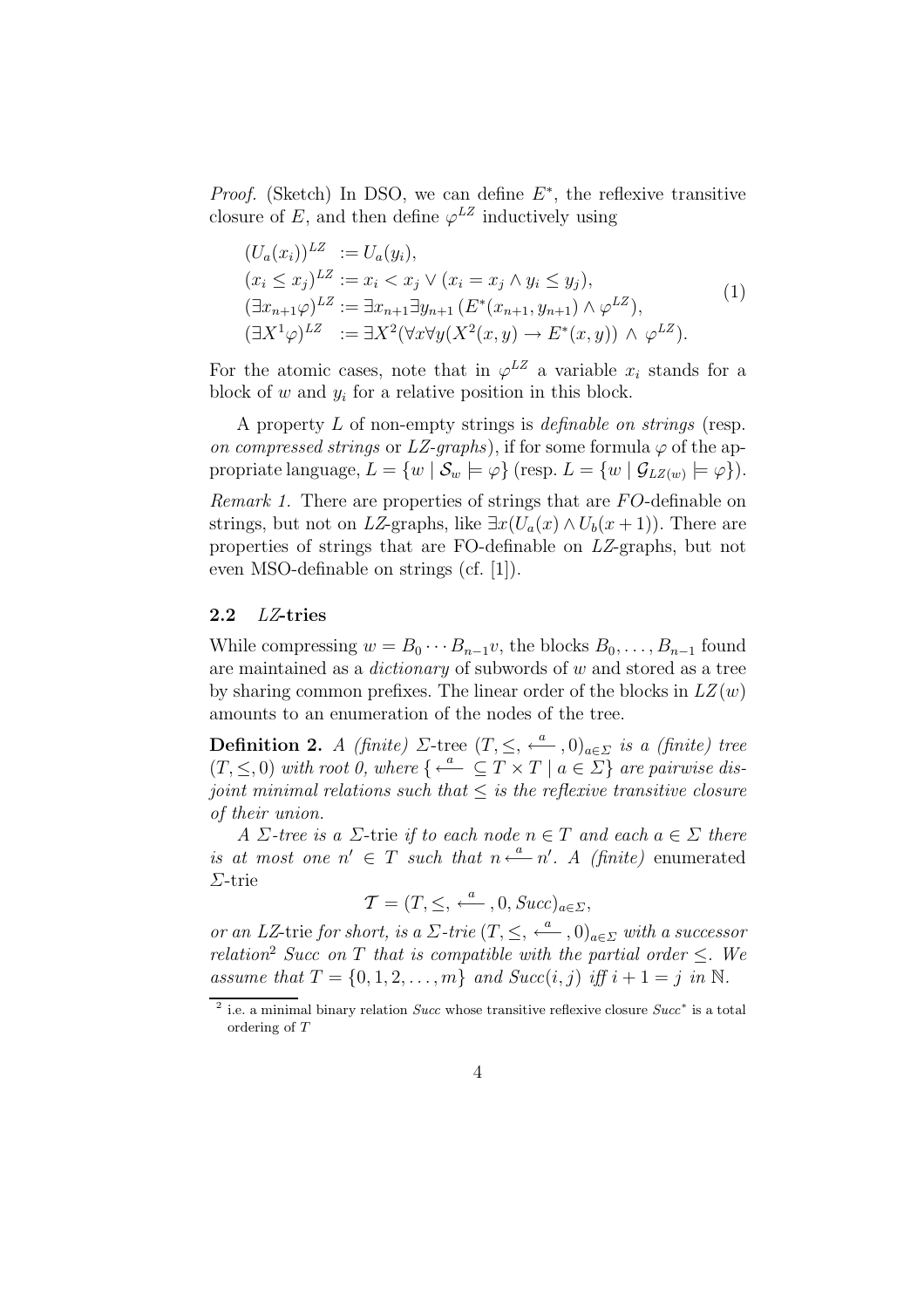*Example 1 (Cont.).* Enumerating the pairs of  $LZ(w)$  by 1,2, etc. in a third component, we obtain a sequence  $(0, a, 1)(0, b, 2)(2, b, 3)$  $(1, a, 4)(3, a, 5)(3, b, 6)$  of triples. These represent a tree in which block  $B_k$  labels the path from the root 0 to node  $k + 1$ :



A tuple  $(k, a)$  of  $LZ(w)$  is drawn as an edge  $k \stackrel{a}{\longleftarrow}$ .

We write  $\mathcal{T}_{\alpha}$  for the enumerated trie representing the compressed word  $\alpha$ . We always assume that our strings w have a distinguished end symbol; then the final block of  $LZ(w)$  is different from the previous ones and the tree of blocks indeed is a trie.

*Remark 2.* What differs in choosing  $\mathcal{G}_{\alpha}$  or  $\mathcal{T}_{\alpha}$  is the logical language used to talk about  $LZ$ -compessed strings  $\alpha$ . Basically, we have

$$
\mathcal{G}_{\alpha} \models E(i,j) \land U_a(i) \iff \mathcal{T}_{\alpha} \models (j+1) \stackrel{a}{\longleftarrow} (i+1).
$$

Modulo the additional root node in the trie,  $\geq$  in the trie amounts to  $E^*$  in the graph, and  $\leq$  in the graph to  $Succ^*$  in the trie.

Using (1), quantifiers  $Qx$  and  $Qx$  about strings translate to bounded quantifiers  $Q(x, y) \in E^*$  and  $QX \subseteq E^*$ . Translating to the language of  $LZ$ -tries we only quantify over tuples and relations whose tuples lie on *paths* of  $\mathcal{T}_{LZ(w)}$ . Hence we actually translate to a reasonably nice sublanguage of *path-restricted* DSO over LZ-tries.

# 3 MSO-equivalence for LZ-graphs

For relational structures  $A, B$  of the same signature,  $A \equiv_r^{MSO} B$  says that A and B satisfy the same MSO-sentences of quantifier rank  $\leq r$ .

Two facts about MSO for strings imply the existence of finite automata that can check MSO-properties of strings (cf. [4]):

a) for each r, there are only finitely many  $\equiv_r^{MSO}$ -equivalence classes for word structures  $\mathcal{S}_w$ , and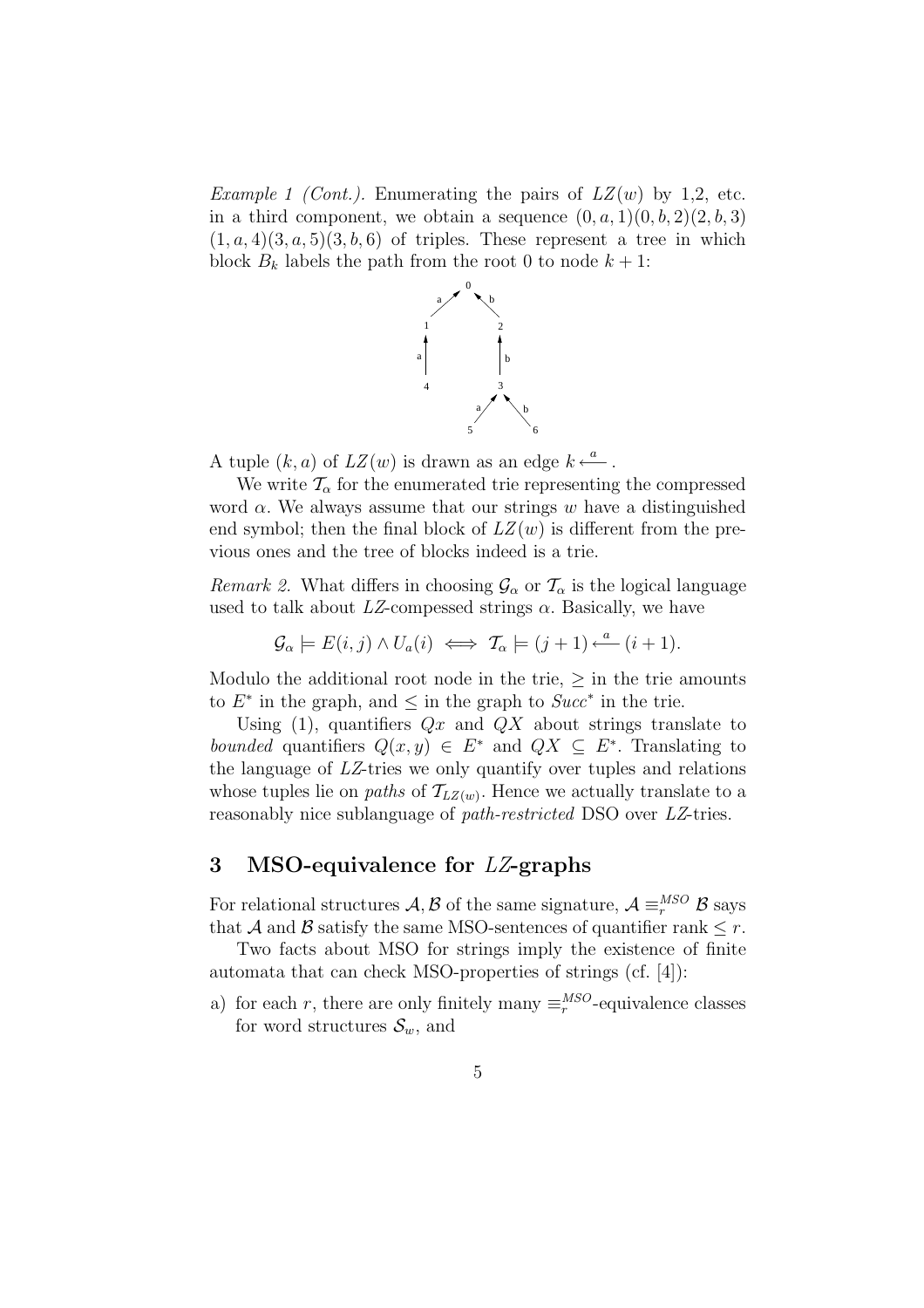b) for compound strings wa, the  $\equiv_r^{MSO}$ -class of  $\mathcal{S}_{wa}$  depends only on the  $\equiv_r^{MSO}$ -classes of  $\mathcal{S}_w$  and  $\mathcal{S}_a$ .

(The analogous situatation holds for trees over  $\Sigma$ .) LZ-compressed words  $\alpha = p_0 \cdots p_{m-1}$  are words over the infinite alphabet  $\mathbb{N} \times \Sigma$ . Can we check MSO-properties of compressed strings by a kind of finite automaton for LZ-graphs? Since we deal with a finite relational language, we still have a):

**Proposition 1.** For each r, the equivalence relation  $\equiv_r^{MSO}$  between LZ-graphs has finite index.

But what about b)? By extending winning strategies for duplicator in the Ehrenfeucht-Fraisse-game  $G_r(\mathcal{G}_{\alpha}, \mathcal{G}_{\beta})$ , we can show:

**Lemma 1.** (i) For LZ-compressed words  $\alpha(0, a)$ ,  $\beta(0, a')$  over  $\Sigma$ ,  $\mathcal{G}_{\alpha} \equiv_{r}^{MSO} \mathcal{G}_{\beta} \ \wedge a = a' \implies \mathcal{G}_{\alpha(0,a)} \equiv_{r}^{MSO} \mathcal{G}_{\beta(0,a')}.$ 

(ii) For LZ-compressed words  $\alpha(k+1, a)$  and  $\beta(k'+1, a')$  over  $\Sigma$ ,  $(\mathcal{G}_{\alpha},k)\equiv_r^{MSO}$  $\mathcal{G}_{r}^{MSO}(\mathcal{G}_{\beta},k') \ \wedge \ a=a' \implies \mathcal{G}_{\alpha(k+1,a)} \equiv_{r}^{MSO} \mathcal{G}_{\beta(k'+1,a')}.$ 

However, in (ii) one has to assume that the elements  $k, k'$  pointed to from the new maximal elements share the same properties. Instead, one would need the stronger claim

$$
\mathcal{G}_{\alpha} \equiv \mathcal{G}_{\beta} \wedge \mathcal{G}_{\alpha} | k \equiv \mathcal{G}_{\beta} | k' \wedge a = a' \implies \mathcal{G}_{\alpha(k+1,a)} \equiv \mathcal{G}_{\beta(k'+1,a')},
$$

where  $\mathcal{G}_{\alpha}$ |k is the restriction of  $\mathcal{G}_{\alpha}$  with k as its maximal element. The equivalence class of  $\mathcal{G}_{\alpha}$ |k would be the automaton state assigned to k. (Notice that  $\mathcal{G}_{\alpha}$ |k is a LZ-graph, but  $(k+1, a)$  is not a LZ-compressed word.) The problem is that duplicator's winning strategies for  $G_r(\mathcal{G}_{\alpha}, \mathcal{G}_{\beta})$  and  $G_r(\mathcal{G}_{\alpha} | k, \mathcal{G}_{\beta} | k')$  may pick different elements to answer spoilers playing of some element of, say,  $\mathcal{G}_{\alpha}$ |k. For example, if spoiler plays element k in some round  $\langle r,$  duplicator has to answer with  $k'$  in the second game, but not necessarily so in the first game.

Thus, unlike in the case of strings or trees, for compound compressed words  $\alpha(k, a)$  we have component LZ-graphs  $\mathcal{G}_{\alpha}$  and  $\mathcal{G}_{\alpha} \upharpoonright k$ that are not disjoint, and winning strategies in games for these do not combine to winning strategies for composed LZ-graphs.

From this we conclude that we cannot use a Büchi-Myhill-Nerode construction to obtain from the  $\equiv_r^{MSO}$ -classes a finite sequential automaton for LZ-graphs, and likewise for LZ-tries.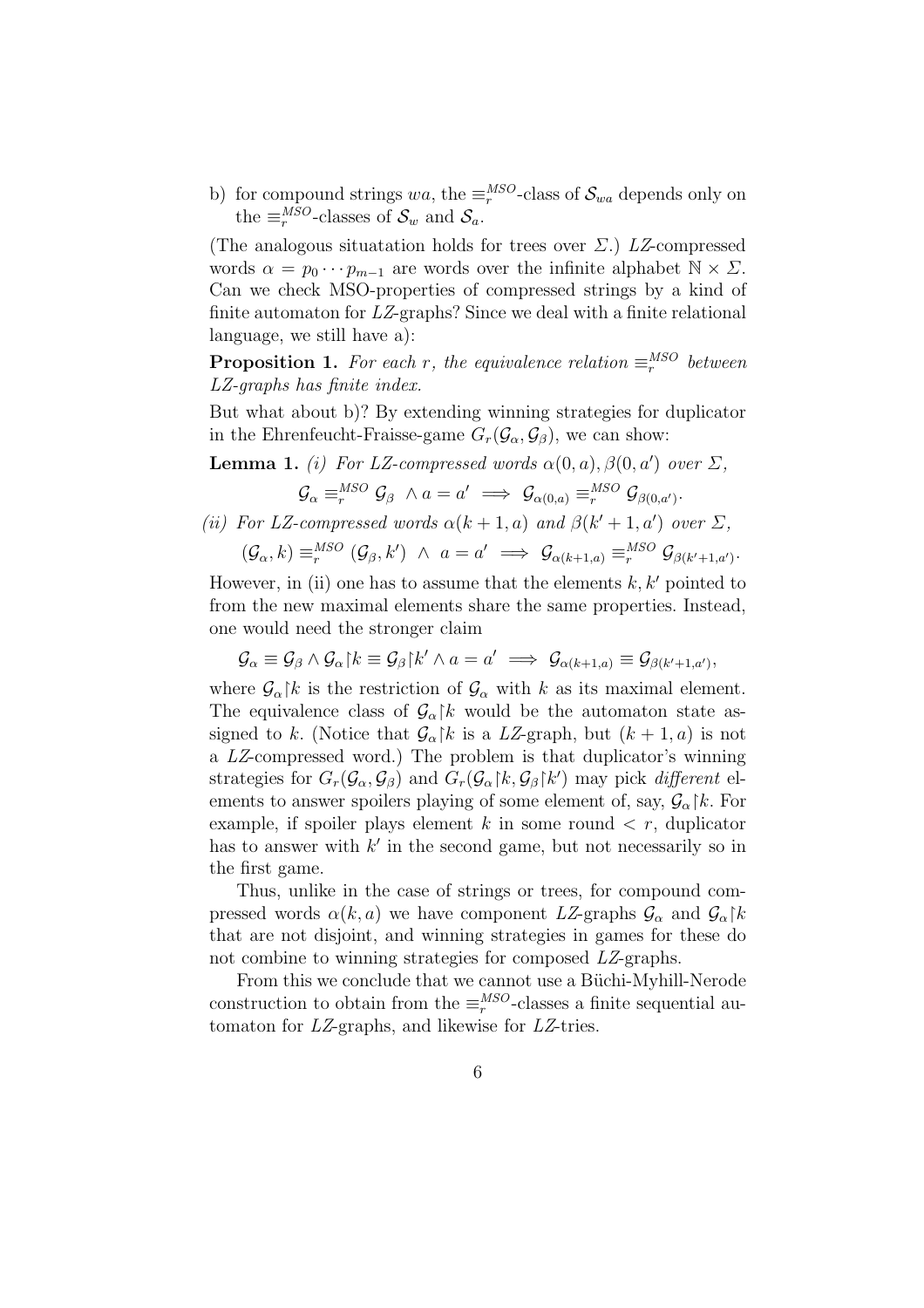## 4 LZ-trie-automata

If we view LZ-tries as trees with an additional edge Succ between nodes, we obtain directed acyclic graphs of a special kind: the successor child may be equal to some decendant with respect to the  $\stackrel{a}{\longleftarrow}$ -child-relations. Since these are still very close to trees, it is natural to use a variation of tree-automata as an approximative notion of LZ-automaton for checking properties of LZ-tries.

**Definition 3.** Let  $n \in G$  be a node in a graph  $(G, E)$ . For  $m \in \mathbb{N}$ , the sphere of radius m around n,  $s_m(n)$ , is the set of nodes  $k \in G$ such that there is a E-path of length  $\leq m$  from n to k or vice versa. The hemisphere of radius m around n,  $hs_m(n)$ , is the set of nodes k such that there is an E-path of length  $\leq m$  from n to k.

**Definition 4.** Let  $n \in T$  be a node in the LZ-trie T. The bottomup LZ-hemisphere of radius m around n,  $bu\text{-}hs_m^T(n)$ , is the restriction of  $\mathcal T$  to the m-hemisphere around n in the graph  $(T, E)$ , where

$$
E := \bigcup \{ \xleftarrow{a} \mid a \in \Sigma \} \cup \{ Succ \}.
$$

The top-down LZ-hemisphere of radius m around n,  $td\text{-}h\text{s}_{m}^{\mathcal{T}}(n)$ , is the restriction of T to the m-hemisphere around n in the graph  $(T, E)$ , where  $\dot{E}$  is the converse of  $E$ .

An LZ-hemisphere is an LZ-hemisphere of some radius around some node in some LZ-trie T .

**Definition 5.** A finite bottom-up (resp. top-down)  $m$ -LZ-automaton  $\mathcal{A} = (Q, \Sigma, \delta, q_{in}, F)$  consists of a finite set Q of states, sets  $I, F \subseteq Q$  of initial and final states, a finite alphabet  $\Sigma$ , a finite transition relation  $\delta$  consisting of pairs  $(P, q)$ , written  $P \rightarrow q$ , where  $q \in Q$  and P is a bottom-up (resp. top-down) LZ-hemisphere of radius m whose nodes except the root are labelled by elements of Q.

A run of A on an LZ-trie T is a function  $r: T \rightarrow Q$  where  $r(\text{max}) \in I$  (resp.  $r(0) \in I$ ) and for each  $n \in T$  there is some  $(P, q) \in \delta$  such that  $bu-hs_m^T(n)$  (resp. td-hs $_m^T(n)$ ), expanded by the labelling of nodes given by  $r$ , is isomorphic to  $P$  with label  $q$  at its root. A accepts T if there is a run r of A on T such that  $r(0) \in F$ (resp.  $r(\max) \in F$ ). Let  $L(\mathcal{A}) := \{ \mathcal{T} \mid \mathcal{A} \text{ accepts } \mathcal{T} \}$  be the class of LZ-tries accepted by  $\mathcal{A}$ .

A is deterministic if  $|I| = 1$  and  $q = q'$  when  $(P, q), (P, q') \in \delta$ .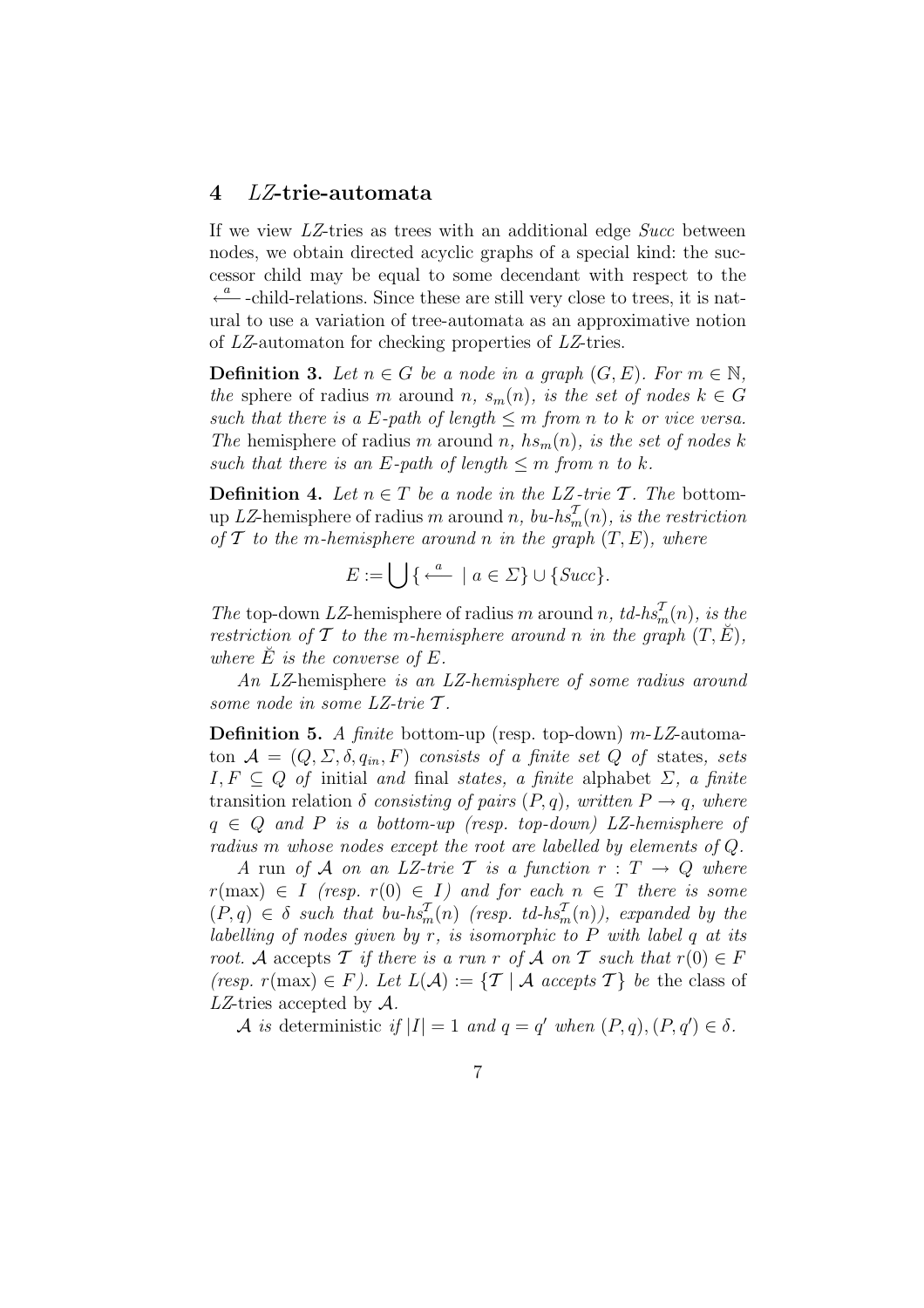Example 1 (Cont.). An LZ-trie and the bottom-up resp. top-down 2-hemispheres of node 3 (with dashed edges for Succ resp. Pred):



While an  $m$ -LZ-automaton A sequentially follows the enumeration of a trie  $\mathcal{T}_{\alpha}$ , it can access the states reached at suffixes (resp. prefixes) of  $\alpha$ . Strictly speaking, it does not have a 'finite memory'.

Proposition 2. For every m-LZ-automaton A there is an ∃-MSOsentence  $\varphi_A$  defining the class of LZ-tries accepted by A.

*Proof.* (Sketch) Consider states q of the automaton as monadic predicates on nodes of tries. The condition "there is an accepting A-run" can be expressed by a sentence  $\exists q\psi$ . Here  $\psi(q)$  is a FO-formula saying that the  $q$ -labelled m-hemispheres of the nodes are isomorphic to the tiles allowed by  $\delta$ , and that the acceptance condition holds.

#### 4.1 Bottom-up LZ-trie-automata

A 1-LZ-automaton working bottom-up the LZ-trie towards the root has transitions that determine the state at a node from the states at the node's  $\Sigma$ -children and successor. But it also has to distinguish which of the  $\Sigma$ -children is the successor of the node, if any.

Example 2. Consider the class K of LZ-tries over  $\Sigma = \{a, b\}$  which have a node whose successor and a-child agree, i.e. which satisfy the sentence  $\varphi := \exists x \exists y \ [y = x + 1 \land (x \stackrel{a}{\longleftarrow} y)].$  We give a bottom-up 1-LZ-automaton  $A$  accepting  $K$ . We write a transition in the form

$$
(q_a, q_b, q_{succ}, i) \rightarrow p,
$$

where  $q_a, q_b, q_{succ}$  are the states of the a-, b- and Succ-child or  $\perp$ , when there is no such child, and  $i \in \{1, 2, 3, \perp\}$  says which of the children is equal to the successor node, if any. Thus,  $(p, q, p, 1) \rightarrow q'$ corresponds to the transition  $P \to q'$  where P is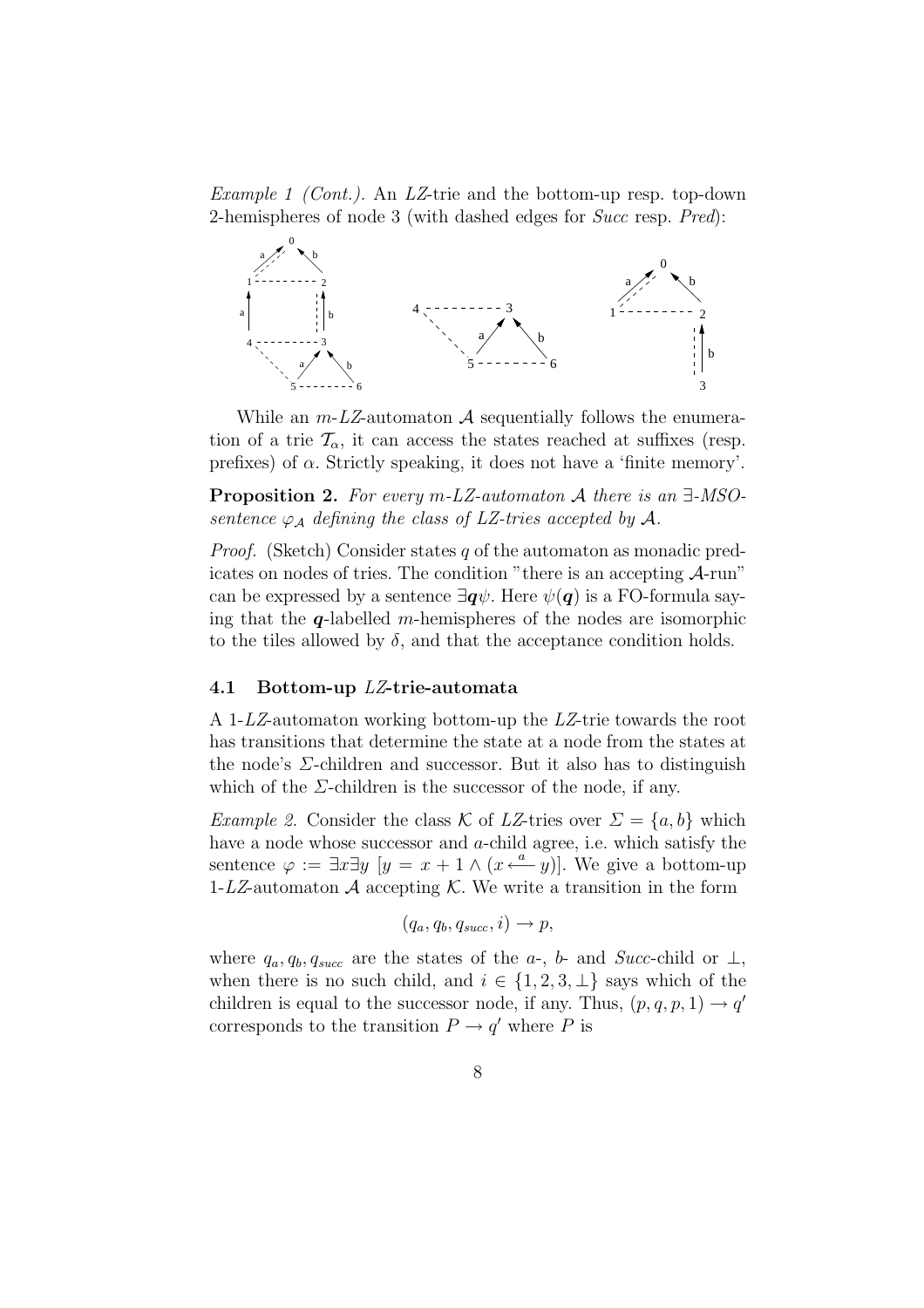

 $\mathcal A$  has a final state  $q_1$ , which is assigned to all ancestors of the root of a subtrie satisfying  $\varphi$ , and an initial state  $q_0$ , which is assigned to all other nodes of the input trie. Letting  $q, p, q'$  range over  $\{q_0, q_1\}$ , the transition table is

a) 
$$
(\bot, \bot, \bot, \bot) \rightarrow q_0
$$
  
\nb)  $(q, \bot, q, 1) \rightarrow q_1$   
\nc)  $(q, p, q, 1) \rightarrow q_1$   
\nd)  $(q, p, q', 2) \rightarrow q'$   
\ne)  $(q, p, q', 3) \rightarrow q'$   
\nf)  $(q, \bot, q', 3) \rightarrow q'$   
\ng)  $(\bot, q, q', 3) \rightarrow q'$   
\nh)  $(\bot, \bot, q', 3) \rightarrow q'$ .

Rule a) means that if there is no successor-node, A is in state  $q_0$ . Rules b) and c) say that if the successor-node is the a-child, then  $A$ goes to  $q_1$  as we just saw the pattern  $\varphi$ . Rules  $d(-f)$  say that if the successor node differs from the  $a$ -child,  $A$  remains in the state of the successor node. Similar for  $g$ ) and  $h$ ), which cover the case when there is no a-child.

**Theorem 2.** For every  $m$ , there is an MSO-sentence defining a class of LZ-tries that is not accepted by any b.u. m-LZ-automaton.

*Proof.* For  $m = 1$ , let  $L = \{b^1b^2 \cdots b^nab^1ab^2a \cdots b^{n-1}a \mid n \in \mathbb{N}\}\subseteq$  $\{a, b\}^+$ . Each  $w \in L$  has a LZ-block decomposition as indicated by

$$
w_n = b^1.b^2.\cdots.b^n.a.b^1a.b^2a.\cdots.b^{n-1}a
$$

and a compression

$$
LZ(w_n) = (0,b)(1,b)\cdots(n-1,b)(0,a)(1,a)\cdots(n-1,a).
$$

The corresponding tries  $\mathcal{T}_{LZ(w_n)}$  look like

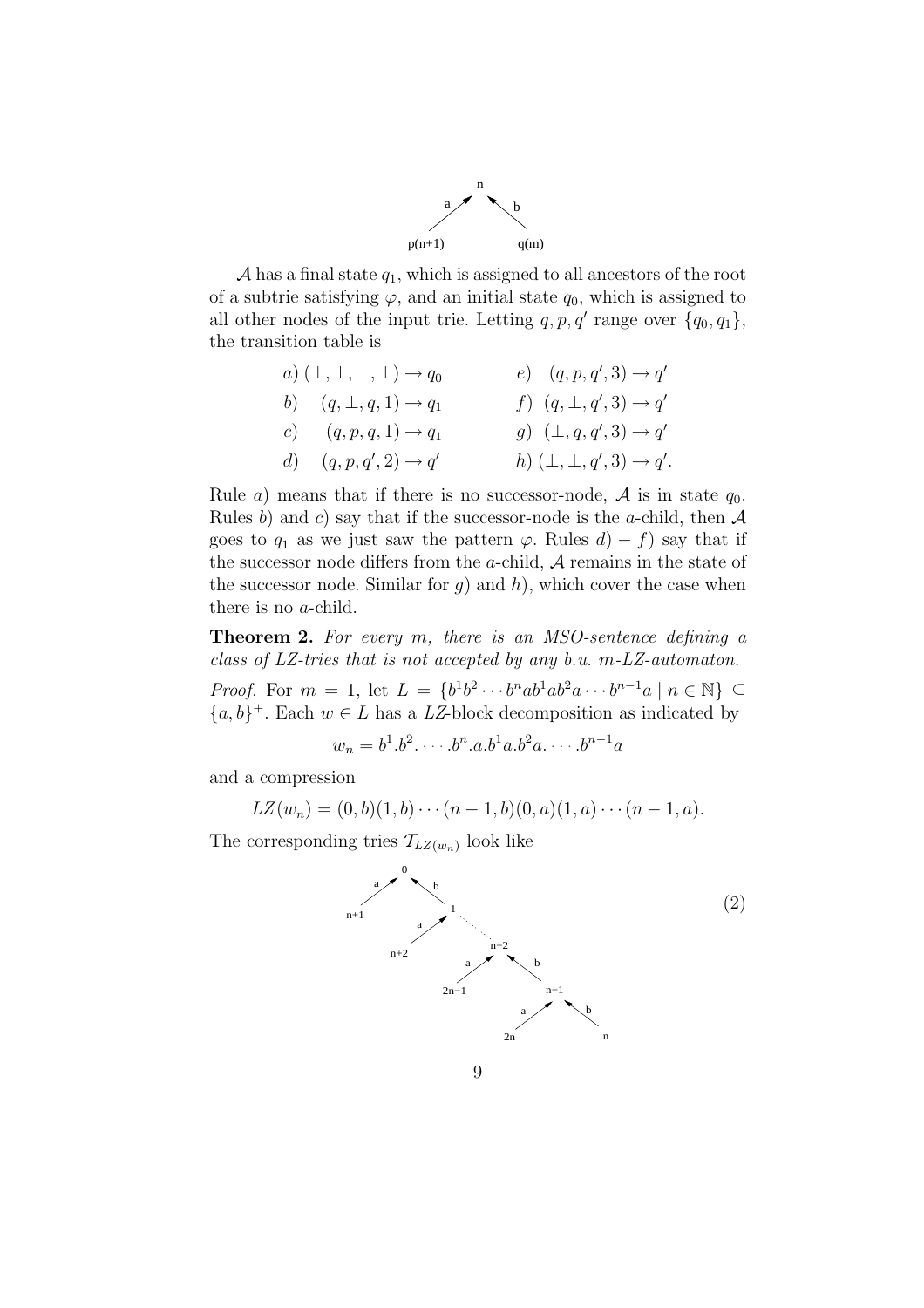where the successor relation is given by the node numbers.

The class of enumerated tries in  $LZ(L)$  can be defined by the MSO-sentence  $\varphi$  saying that the set B of nodes that are the root 0 or a b-child, has the following properties (of which (i) is neither ∃-MSO nor ∀-MSO):

- (i)  $B \supseteq \{0\}$  is the smallest set being closed under b-children,
- (ii) a node is not in  $B$  iff it is an a-child of a node in  $B$ ,
- (iii) for all nodes x, y, we have  $y = x + 1$  iff one of the following holds: (a) y is the b-child of x,
	- (b) y is the a-child of the b-child y' of some x' whose a-child is x,
	- (c) y is the a-child of 0 and x the member of B that has no b-child.

*Claim.*  $LZ(L)$  is not accepted by a 1-LZ-automaton.

Suppose that  $A$  is a 1-LZ-automaton that accepts the class defined by  $\varphi$ . Let  $m > |Q|$  and  $w = w_{2m}$ . An accepting run of A on  $\mathcal{T}_{LZ(w)}$  assigns the same state, say q, to at least two different achilds, say nodes  $n+k+2$  and  $n+2$ . The state of their predecessors is determined by a rule

$$
(\bot, \bot, q, 3) \to p.
$$

Let T' be like  $\mathcal{T}_{LZ(w)}$ , except that nodes  $n+1$  and  $n+k+1$  are switched in the ordering. Then  $A$  will also accept the modified structure, as indicated by the states assigned to nodes as follows:



But the enumeration of a-children in  $\mathcal{T}'$  does not conform to  $\varphi$ , so  $\mathcal{T}' \in T(\mathcal{A}) \setminus LZ(L).$ 

For the case  $m > 1$ , we modify the example as follows: along the B-part, between two nodes that have both an a-child and a b-child, we add  $m-1$  nodes that have no a-child, i.e. the subgraphs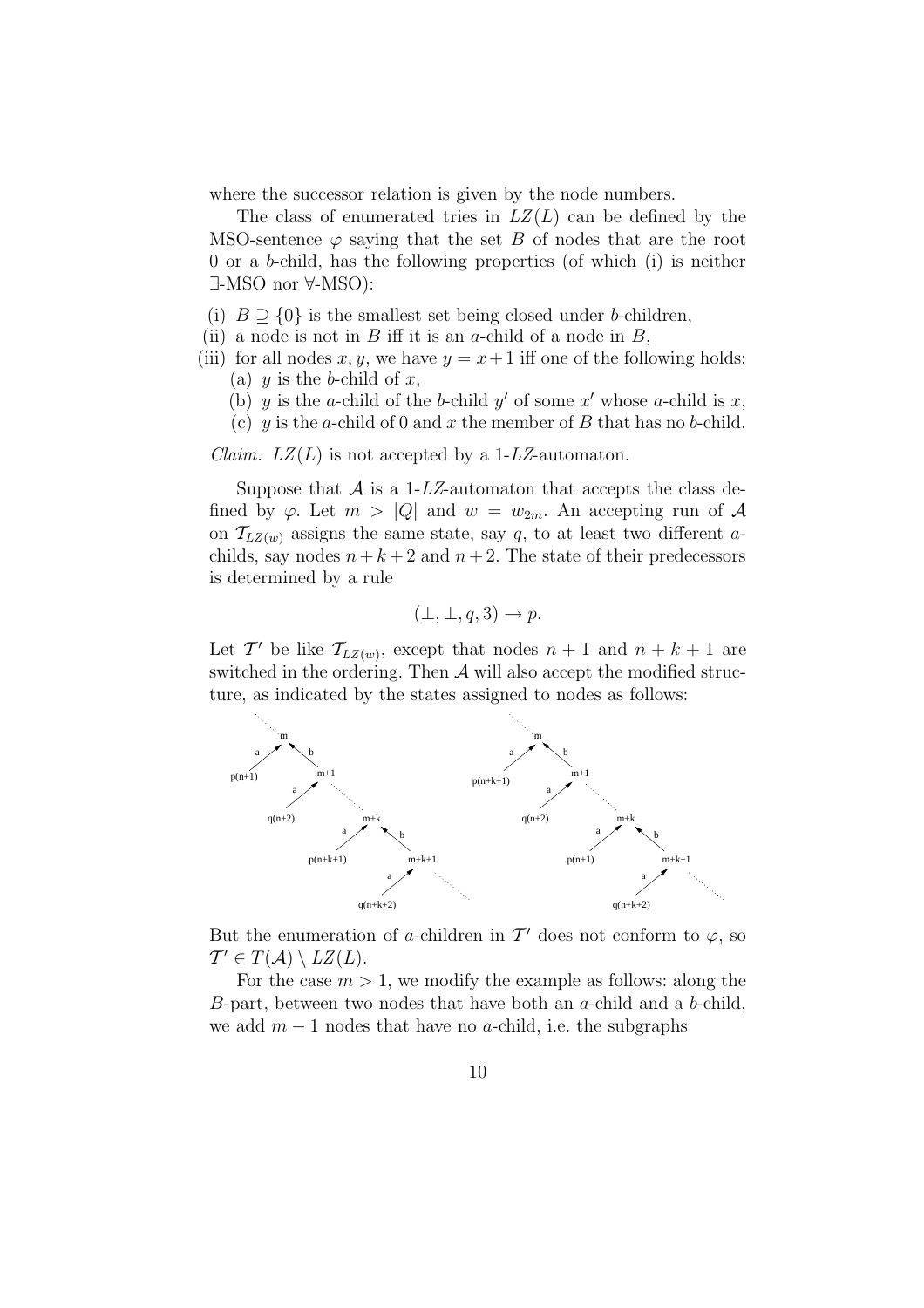

The LZ-tries arising this way are the compressions of the words

$$
w_{n,k}=b^1.b^2.b^3.\cdots.b^{nm+k}.a.b^ma.b^{2m}a.\cdots.b^{nm}a.
$$

Then  $\{ \mathcal{T}_{LZ(w_{n,k})} \mid n, k \in \mathbb{N}, k \leq m \}$  is accepted by an  $(m+1)$ -LZautomaton, hence MSO-definable. But it is not accepted by an m- $LZ$ -automaton: intuitively, the m-hemisphere of a node  $k$  does not tell whether the path from  $k$  following  $a$  and successor and the path following  $b^m a$  end at the same node.

#### 4.2 Graph acceptors and ∃-MSO for LZ-tries

We now compare LZ-automata with the graph acceptors for directed acyclic graphs presented by W. Thomas [7].

On graphs  $G = (V, E)$ , a tile  $\delta$  over a set Q is an m-neighbourhood of a node with a labelling in Q, i.e. a finite node-labelled graph. A *graph acceptor* is a triple  $\mathcal{A} = (Q, \Delta, Occ)$  where  $\Delta$  is a finite set of tiles over the finite set  $Q$  and  $Occ$  is a boolean combination of conditions: there are  $\geq p$  occurences of tile  $\delta \in \Delta$ . A run of A on G is a function  $r: V \to Q$  such that each m-neighbourhood of G becomes a tile  $\delta \in \Delta$ . Then A accepts a graph G if there exists a run of  $A$  on  $G$  whose tiles satisfy Occ.

Notice that the existence of a run is non-constructive, it could be exponentially hard to find an accepting run. The main result of [7] says that a class of graphs of bounded degree is definable in ∃-MSO iff it is accepted by a graph acceptor.

**Theorem 3.** A class  $K$  of LZ-tries is  $\exists$ -MSO-definable iff for some  $m, K$  is accepted by an  $m$ -LZ-automaton.

*Proof.* Note that each  $LZ$ -trie  $\mathcal T$  satisfies the following conditions: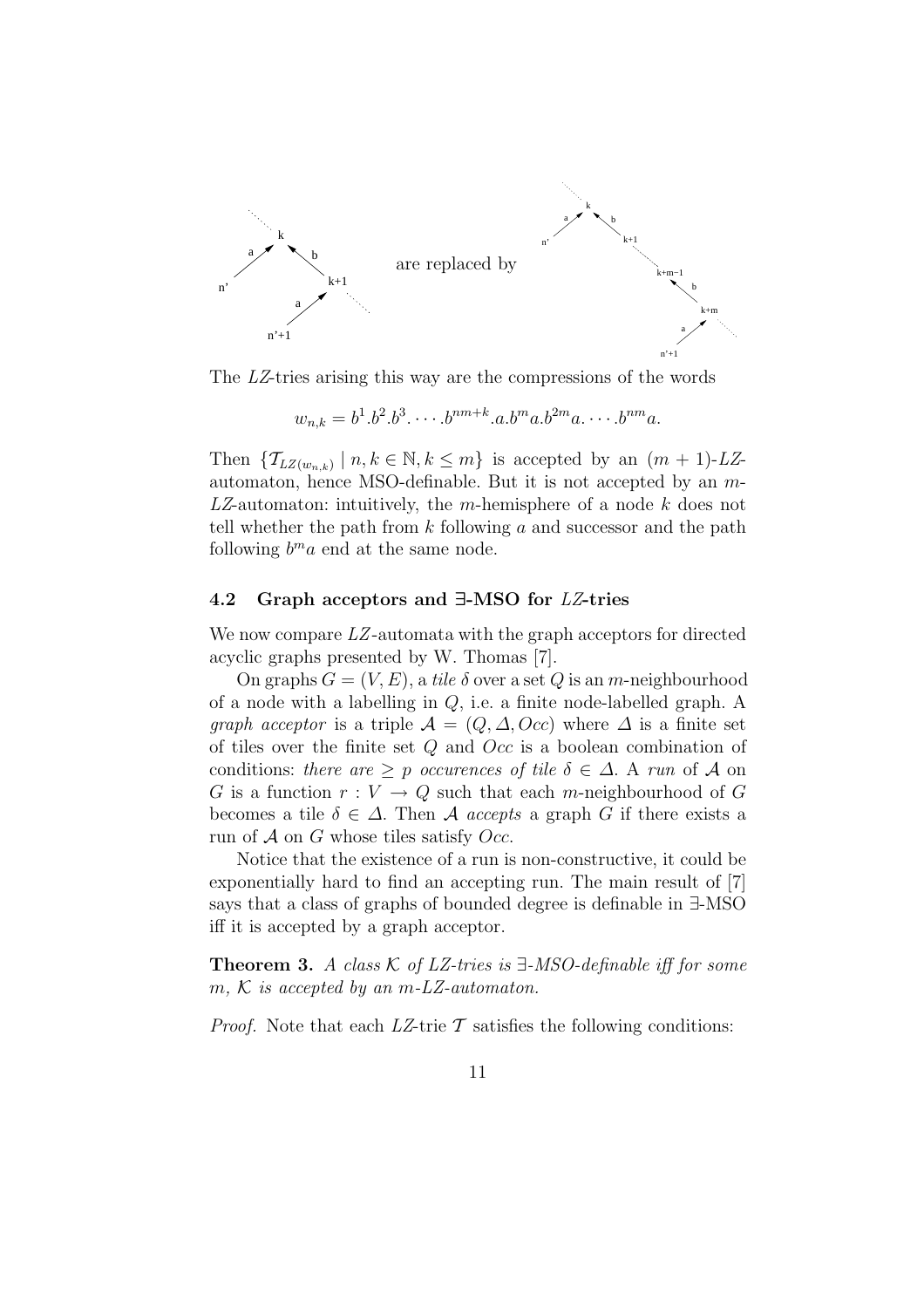- (i) each node of T has a degree  $\leq |\Sigma| + 1$ ,
- (ii)  $\mathcal T$  is an acyclic (directed) graph with a designated out-edge (the successor) for each node,
- (iii)  $\mathcal T$  has a node that is reachable from any node by a path.

Using (i), by Theorem 3 of [7],  $\mathcal K$  is  $\exists$ -MSO-definable iff  $\mathcal K$  is recognizable by a graph acceptor. Moreover, from (i)-(iii) and Proposition 6 of [7], it follows that K is recognizable by a graph acceptor iff it is recognizable by a graph acceptor without occurrence constraints.

 $\Leftarrow$ : Suppose K is accepted by some m-LZ-automaton A. We may assume that final states of  $A$  do not occur in the *m*-hemispheres  $P$ of transitions  $(P, q)$  of A. Consider the transitions of A as a tiling system. Then an accepting run of  $A$  is a tiling that uses at least one of the tiles  $(P, q)$  where  $q \in F$ . Thus, K has a graph acceptor.

 $\Rightarrow$ : By the above remarks, K is recognizable by a graph acceptor without occurrence constraints. On the LZ-tries, the tiles have a root node, so we can view each tile as a transition rule saying that the automaton enters a state at the root depending on the m-sphere of the root and the states at the descendants in the sphere. Let each state be final; then the automaton accepts iff there is a tiling.

Remark 3. It may seem to follow that every FO-definable property of strings can be checked on  $LZ$ -tries by an  $m$ - $LZ$ -automaton. But  $\le$ -conditions on strings translate to conditions involving  $Succ^+$  on the tries, and the transitive closure is not ∃-MSO-definable. (Yet, ∃- FO-formulas on strings translate to ∃-MSO-formulas on LZ-graphs.)

#### 4.3 Colorability and deterministic acceptors

A graph  $G = (V, E)$  is k-colorable if there is a partitioning of the set V of nodes into at most  $k$  classes (colors) such that any two adjacent nodes belong to different classes.

Clearly, k-colorability can be expressed by an ∃-MSO sentence, and hence has a graph acceptor. By reduction from the 3-satisfiablility problem, 3-colorability on arbitrary graphs is an NP-complete problem. However, on LZ-tries it is not:

Proposition 3. Every LZ-trie is 3-colorable.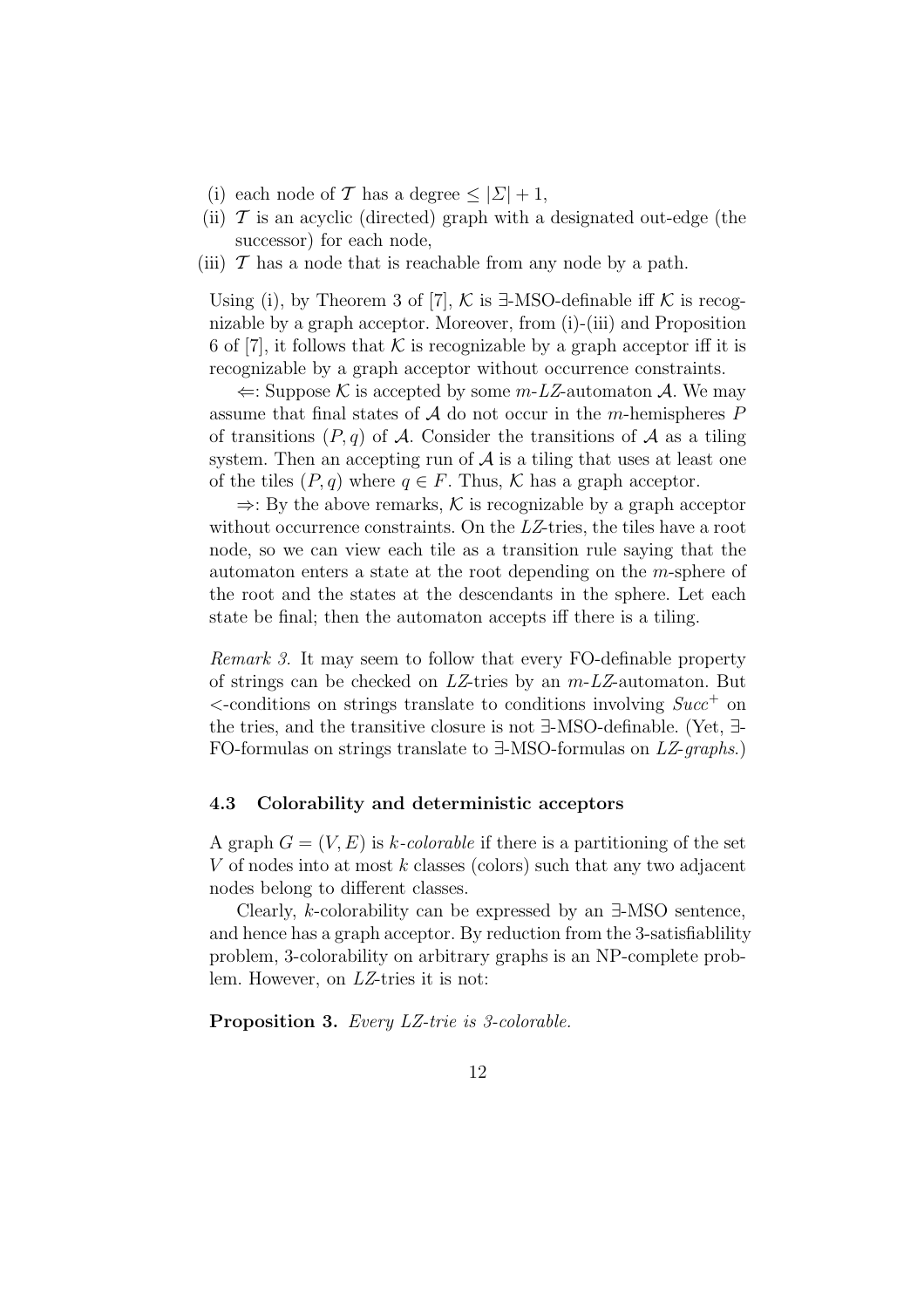Proof. By induction on the size of the LZ-trie. Suppose the prefix trie without the maximal node is 3-colorable. The maximal node  $m$ is connected to at most two nodes: to its predecessor, having some color B, and to a node k such that  $k \stackrel{a}{\longleftarrow} m$ , for some  $a \in \Sigma$ , having color  $A$ , say. Choose a third color  $C$  different form  $A, B$  to color  $m$ .

Potthoff e.a. [6] have shown that on the class of directed acyclic graphs whose edges are uniquely labelled with a bounded number of labels, 2-colorability is not recognizable by a deterministic graph acceptor, i.e. one with at most one accepting run on each graph. For the subclass of LZ -tries, however, one gets:

Proposition 4. On the class of LZ-tries, 2-colorability is recognizable by a deterministic graph acceptor.

*Proof.* We construct a deterministic bottom-up  $1-LZ$ -automaton  $A$ with states  $q_0 = (odd, accept), q_1 = (odd, reject), q_3 = (even, accept),$  $q_4 = (even, reject)$ , where the first components correspond to the two colors. Every node *n* of an LZ-trie has at most  $1 + |\Sigma|$  children, its successor node  $n+1$  and nodes  $k_a > n$  such that  $n \stackrel{a}{\longleftarrow} k_a$ , for  $a \in \Sigma$ . Let  $q_a$  resp.  $q_{succ}$  be the states assigned to these nodes by a run from the maximal node up to node n, beginning in state  $q_0$ . Then assign the following state q to node n: the first component of q is odd (resp. even) if the first component of  $q_{succ}$  is even (resp. odd). The second component of q is accept if the second component of  $q_{succ}$  is accept, i.e. if the suffix-trie starting at node  $n+1$  is 2-colorable, and the first components of  $q_{succ}$  and all the  $q_a$ 's coincide, i.e. the corresponding nodes have the same color. Otherwise, the second component of  $q$  is reject. The automaton accepts the input LZ -trie if it assigns one of the final states  $q_0, q_3$  to the initial node 0.

Theorem 4. There is a property of LZ-tries that is recognized by a non-deterministic bottom-up 1-LZ-automaton but not by any deterministic bottom-up m-LZ-automaton.

*Proof.* Let  $\Sigma = \{a, b, c\}$  and consider the following property  $\varphi$  of enumerated  $\Sigma$ -tries:

There are two subsequent nodes  $i - 1$  and i such that some node j is both the a-predecessor of i and a b-ancestor of  $i-1$ .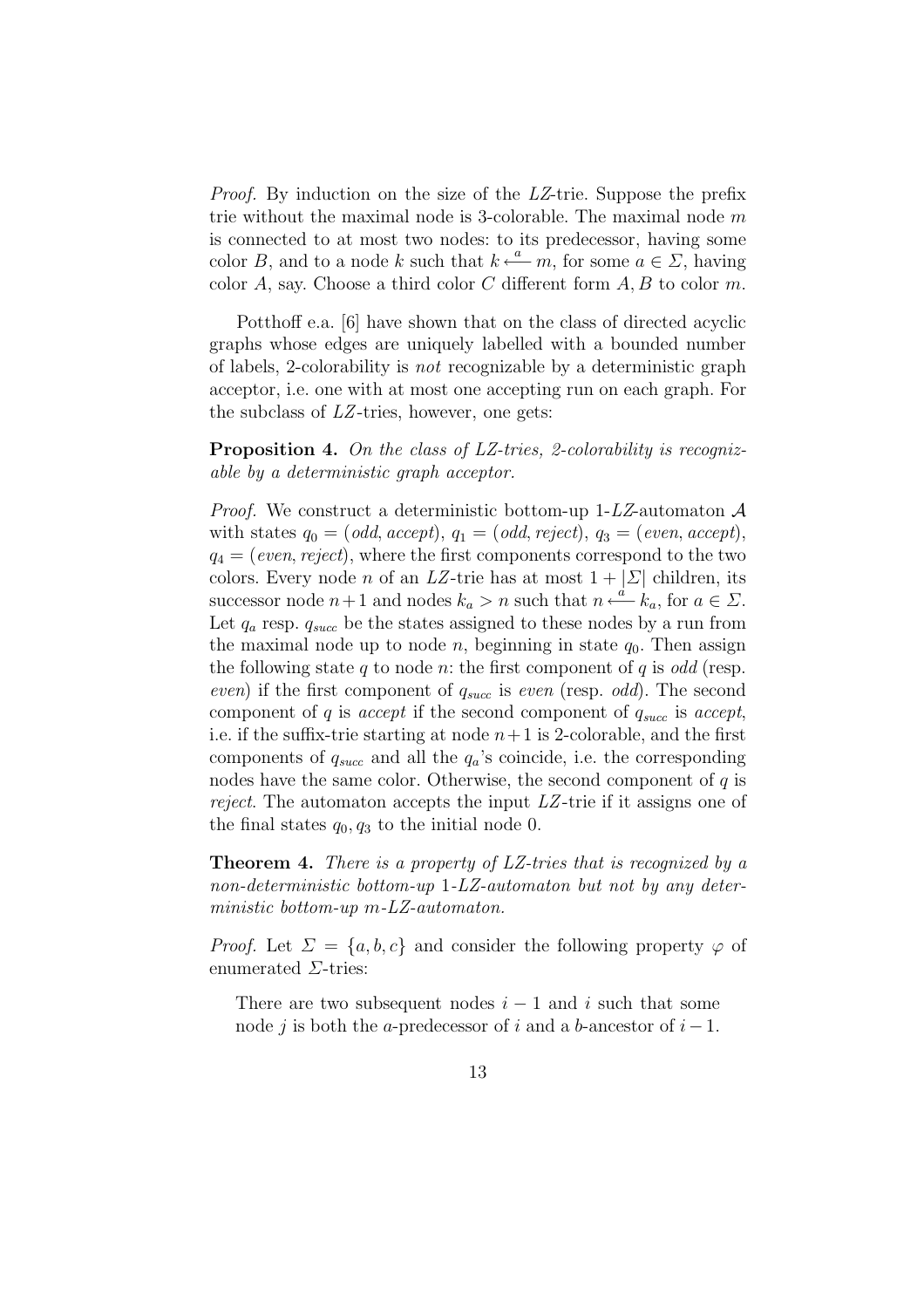An LZ-trie satisfies  $\varphi$  iff it contains nodes linked as follows (in the trie and in the LZ-graph, respectively), where  $j < i - 1$ :



In the appendix we prove that  $\varphi$  can be checked by a non-deterministic 1-LZ-automaton, but not by a deterministic m-LZ-automaton.

By the theorem it seems likely that the class of acceptable LZtries is not closed under complement, and hence:

Conjecture 1. On the class of all LZ-tries, not every MSO-formula is equivalent to an ∃-MSO-formula. (Can the non-existence of a subgraph of the form (3) be expressed in ∃-MSO?)

It seems to us that deterministic bottom-up-LZ-automata are too weak to check properties of strings on the LZ-compressed strings:

Conjecture 2. There is no deterministic bottom-up  $m$ -LZ-automaton that can check on  $LZ(w)$  whether  $w \in \{a, b\}^+$  has a subword ab.

#### 4.4 Top-down LZ-trie-automata

G.Navarro [5] has shown how to do regular expression search on LZ-78-compressed texts by simulating an automaton reading the original text, beating the decompression-and-search approach by a factor of 2. Actually, this simulation is a deterministic top-down 1- LZ-automaton on the LZ-compressed text:

**Theorem 5.** The LZ-compression  $\{T_{LZ(w)} | w \in R\}$  of any regular set  $R \subseteq \Sigma^+$  is accepted by a deterministic top-down 1-LZ-automaton.

*Proof.* Let  $\mathcal{A} = (Q, \Sigma, q_0, \delta, F)$  be a deterministic finite automaton accepting R. Define a deterministic top-down 1-LZ-automaton  $\mathcal{A}'$  =  $(Q', \Sigma, \delta', q'_{in}, F')$  by  $Q' := Q \times (Q \rightarrow Q), q'_{0}$  $Q'_0 := (q_0, \lambda q.q), \ F' :=$  $\{(q, f) | q \in F\}$  and  $\delta'$  according to the following transitions: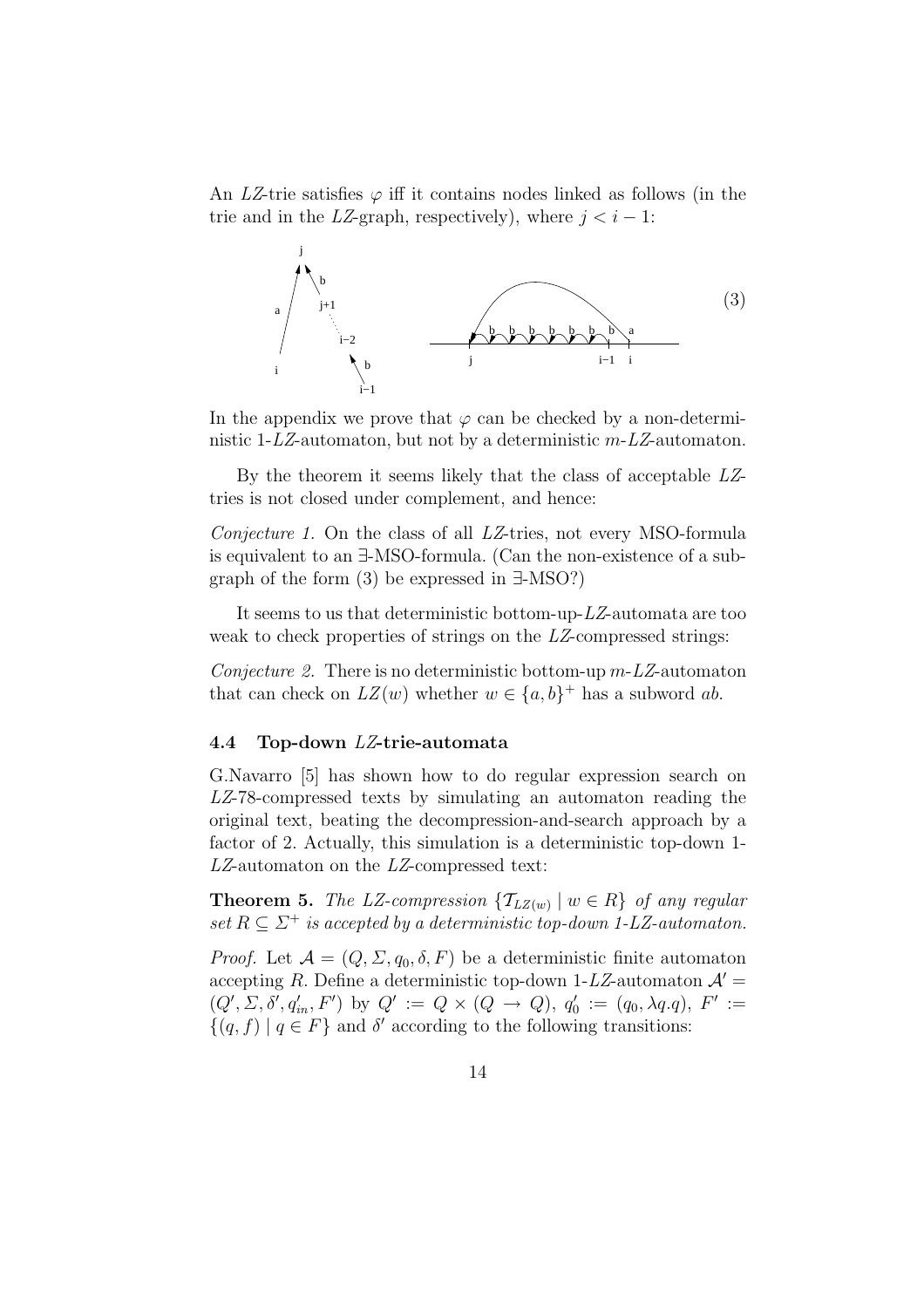

for each  $a \in \Sigma$  (including the case  $i = k$ ).

Suppose r' is a run of  $\mathcal{A}'$  on  $\mathcal{T}_{LZ(w)}$  for a compressed word  $LZ(w) =$  $p_0 \cdots p_{m-1}$  where  $p_k$  represents block  $B_k$  of  $w = B_0 \cdots B_{m-1}$ . By induction we see that for each  $k < m$ ,

$$
r'(k) = (\delta(q_0, B_0 \cdots B_{k-1}), \lambda p. \delta(p, B_{k-1})).
$$
\n(4)

Hence  $\mathcal{A}'$  accepts  $\{\mathcal{T}_{LZ(w)} \mid w \in R\}$ , because

$$
w \in R \iff \delta(q_0, B_0 \cdots B_{m-1}) \in F \iff r'(m) \in F'.
$$

Corollary 1. Every property of strings which is definable in MSO on strings is definable in ∃-MSO on LZ-tries.

*Proof.* By Büchi's theorem and Proposition 2.

For the case of sentences, this improves on the translation given in Theorem 1, at the price of destroying the structure of the sentence.

## References

- 1. Fota Afrati, Hans Leiß, and Michel de Rougemont. Definability and compression. In 15th Annual IEEE Symposium on Logic In Computer Science, LICS'2000. Santa Barbara, CA, June 22-26, 2000, pages 151–172. Computer Society Press, 2000.
- 2. Timothy C. Bell, John G. Cleary, and Ian H. Witten. Text Compression. Prentice Hall, Englewood Cliffs, NJ, 1990.
- 3. T. Cover and J. Thomas. Elements of Information Theory. John Wiley, 1991.
- 4. H.-D. Ebbinghaus and J. Flum. Finite Model Theory. Springer-Verlag, 1991.
- 5. Gonzalo Navarro. Regular expression searching on compressed text. Journal of Discrete Algorithms, 2003 (to appear).
- 6. Andreas Potthoff, Sebastian Seibert, and Wolfgang Thomas. Nondeterminism versus determinism of finite automata over directed acyclic graphs. Bull. Belg. Math. Soc., 1:285–298, 1994.
- 7. Wolfgang Thomas. Automata theory on trees and partial orders. In eds. M. Bidoit, M. Dauchet, editor, TAPSOFT'97, LNCS 1214, pages 20–38. Springer Verlag, 1997.
- 8. J. Ziv and A. Lempel. Compression of individual sequences via variable-rate coding. IEEE Transactions on Information Theory, pages 530–536, 1978.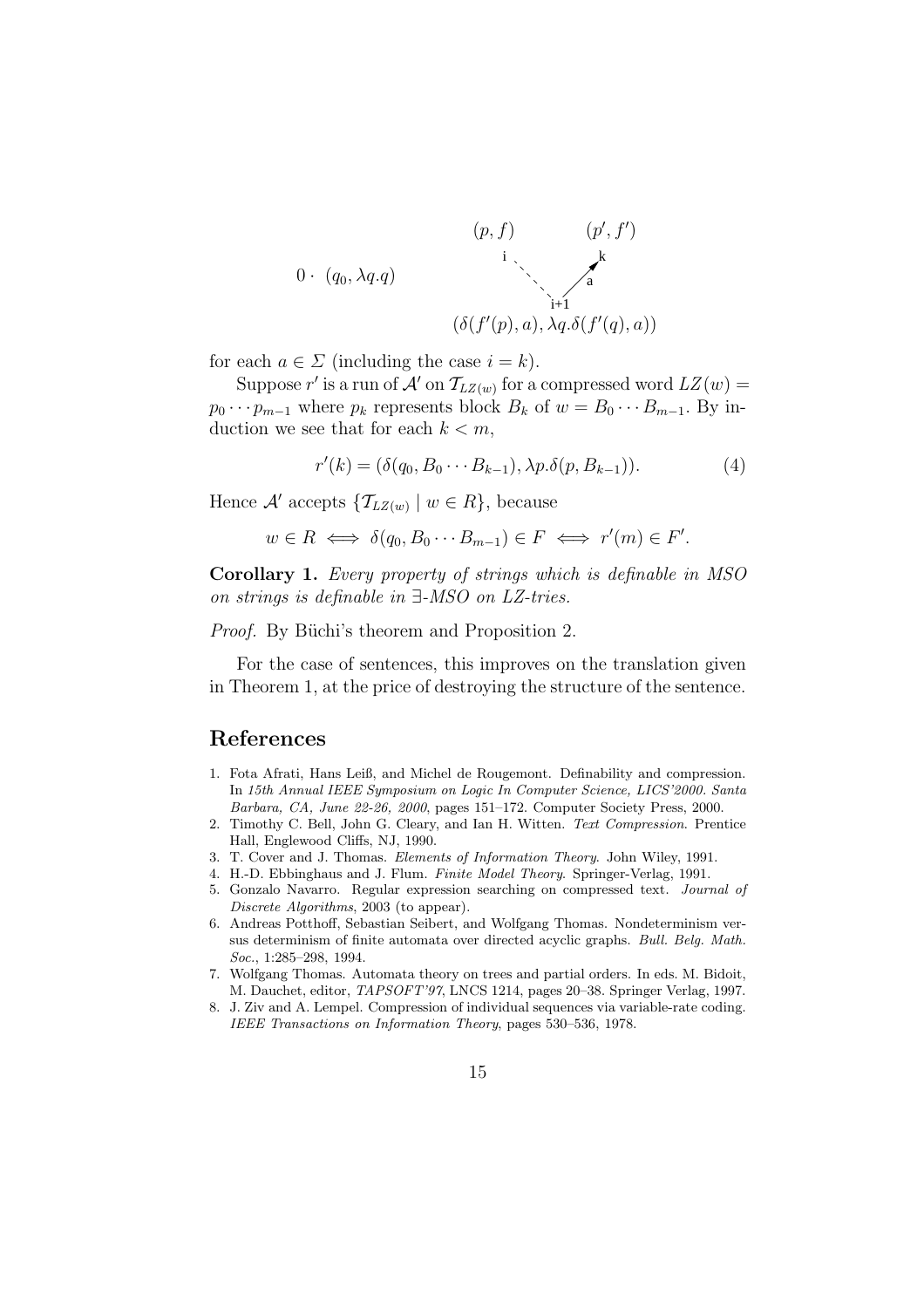# 5 Appendix

*Proof (of Theorem 4). Claim 1* The property  $\varphi$  can be checked by a non-deterministic bottom-up 1- $LZ$ -automaton  $A$ .

*Proof.* A has four states  $p_a, p_b, p, accept$  and transition rules as follows:

- (i) (Delaying rule) For 1-hemispheres  $P$  in which the root has no successor node or its successor node is marked by state  $p$ ,  $A$  has the rule  $P \rightarrow p$ .
- (ii) (Guessing rule 1) For any 1-hemisphere  $P$  in which the root has no successor node or its successor node is marked by state  $p$ ,  $A$ has a rule  $P \to p_a$ .
- (iii) (*Guessing rule 2*) For each 1-hemisphere P in which the root has a successor-child having state  $p_a$ , A has the rule  $P \to p_b$ .
- (iv) (*Propagating rule* 1) For each 1-hemisphere  $P$  in which the root has a successor with state  $p<sub>b</sub>$  which also is the b-child of the root, but does not have an a-child having state  $p_a$ , A has the rule  $P \rightarrow p_b$ .
- (v) (Checking rule) For any 1-hemisphere P in which the root has a successor with state  $p<sub>b</sub>$  which also is the b-child of the root, and does have an a-child having state  $p_a$ , A has the rule  $P \rightarrow accept.$
- (vi) (*Propagating rule* 2) For any 1-hemisphere  $P$  in which the root has a successor node with state *accept*, A has the rule  $P \rightarrow accept.$

When a given LZ-trie has the property  $\varphi$ , then by (i) A may assign state p to nodes max, ...,  $i+1$ . By (ii), A can assign state  $p_a$ to node i, then by (iii) state  $p_b$  to node  $i-1$ . The state  $p_b$  can be propagated along the predecessors back to the node  $j + 1$  by (iv), and by (v)  $\mathcal A$  can assign *accept* to node j and then propagate *accept* to the initial node 0 by (vi).

But  $\mathcal A$  cannot accept an LZ-trie that does not satisfy  $\varphi$ : the rules ensure that  $p_a$  is assigned to at most one node, so the first time that  $accept$  is assigned to some node of the trie, its a-child is the (only) node i having state  $p_a$  and its b-successor chain leads through nodes in state  $p_b$  to node  $i-1$ .

*Claim 2* The property  $\varphi$  cannot be checked by any deterministic bottom-up  $m$ -*LZ*-automaton.

Intuitively speaking, the m-hemisphere of a node  $j$  is not big enough to see if the predecessor of its a-child is one of its b-descendants.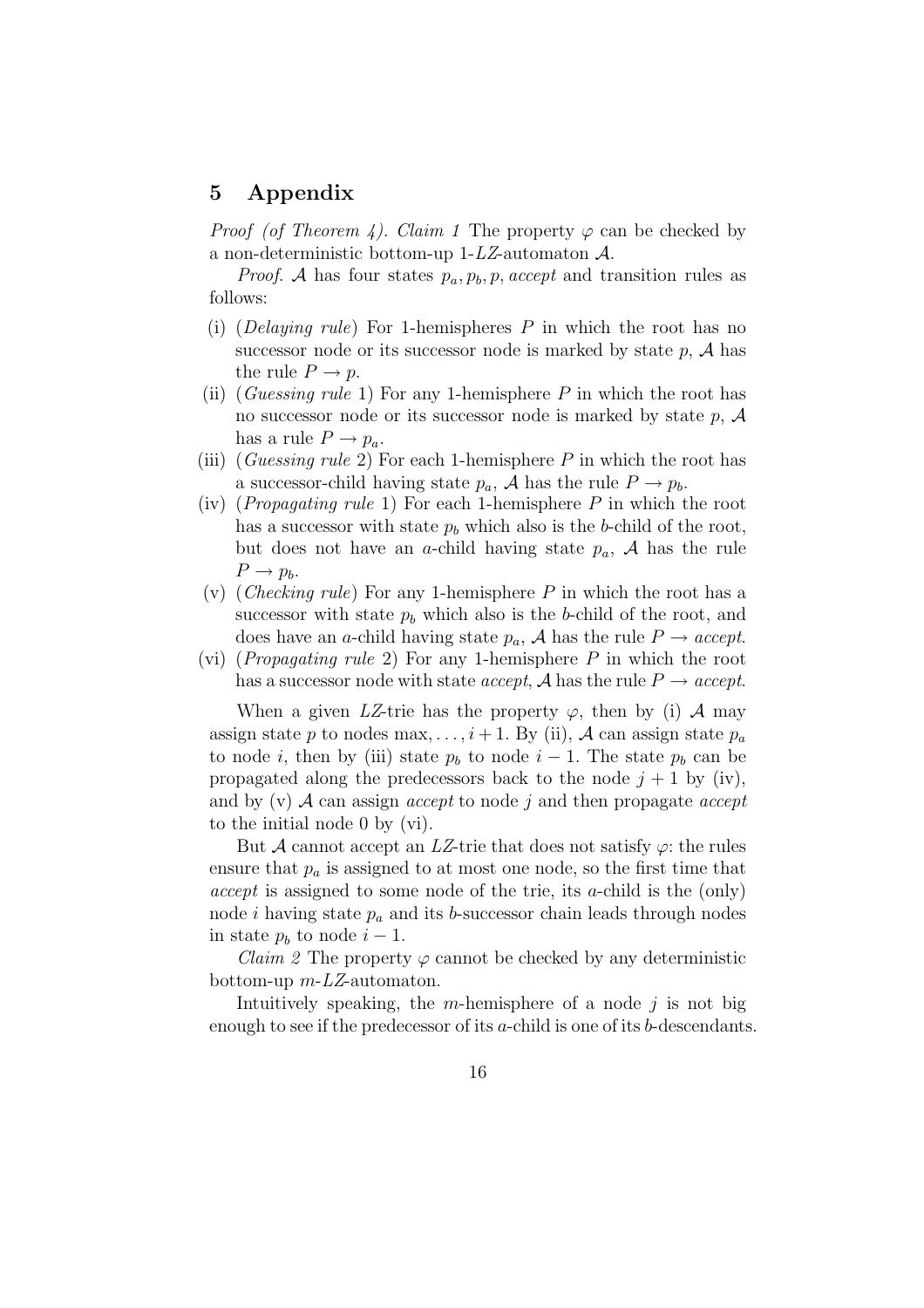*Proof.* Suppose a deterministic  $m$ -LZ-automaton  $\beta$  recognizes the set of LZ-tries satisfying  $\varphi$ . Depending on  $\beta$  we shall construct two words  $w, w'$  whose graphs look like



such that in the trie of  $LZ(w)$ , we have edges  $j \stackrel{a}{\longleftarrow} i$  and  $j' \stackrel{a}{\longleftarrow} i'$ , so the pattern (3) occurs and  $\varphi$  holds, while in the trie of  $LZ(w')$ we have  $j' \stackrel{a}{\longleftarrow} i$  and  $j \stackrel{a}{\longleftarrow} i'$ , so that  $\varphi$  does not hold. To be specific, the tries have the following edges:

(i) In the end segment from node  $i$  to node max, there are only outgoing edges, alternatingly labelled with a or b.

The  $a$ - and  $b$ -edges leaving nodes  $i, \ldots, \text{max}$  go to nodes in the initial segment from node 0 to node  $i$ , such that the a-edges leaving  $\{i, i'\}$  go to  $\{j', j\}$  and the remaining ones go, say, from max to 0, from max  $-1$  to 1, etc.

In the trie of w, there are edges  $j \stackrel{a}{\longleftarrow} i$  and  $j' \stackrel{a}{\longleftarrow} i'$ , while in the trie of w' these nodes are connected by edges  $j' \xleftarrow{a} i$  and  $j \xleftarrow{a} i'$ .

- (ii) The nodes of the middle segment from  $i$  to i have no other incoming or outgoing edges except the ones shown, i.e. node  $j$  has an outgoing c-edge and incoming  $a$ - and  $b$ -edges, node i has an outgoing a-edge, and nodes j to  $i-1$  are related by b-edges that connect nodes in the predecessor relation.
- (iii) The nodes  $0, \ldots, j$  of the initial segment have c-edges between nodes in the predecessor relation, and incoming a- and b-edges from nodes in the end segment, as described in (i).

Clearly, the trie of w has the property  $\varphi$  while the trie of w' does not. We now show that for suitable  $i, j, i', j'$  and max,  $\mathcal{B}$  accepts both tries, contradicting the assumption. Recall that  $\beta$  is a bottomup trie-automaton, so it visits the nodes in reverse order, beginning at node max.

The m-hemispheres of nodes  $k \in \{i, \ldots, \max - m\}$  consist of m nodes ordered by the successor and labelled by states of  $\beta$ . Since  $B$